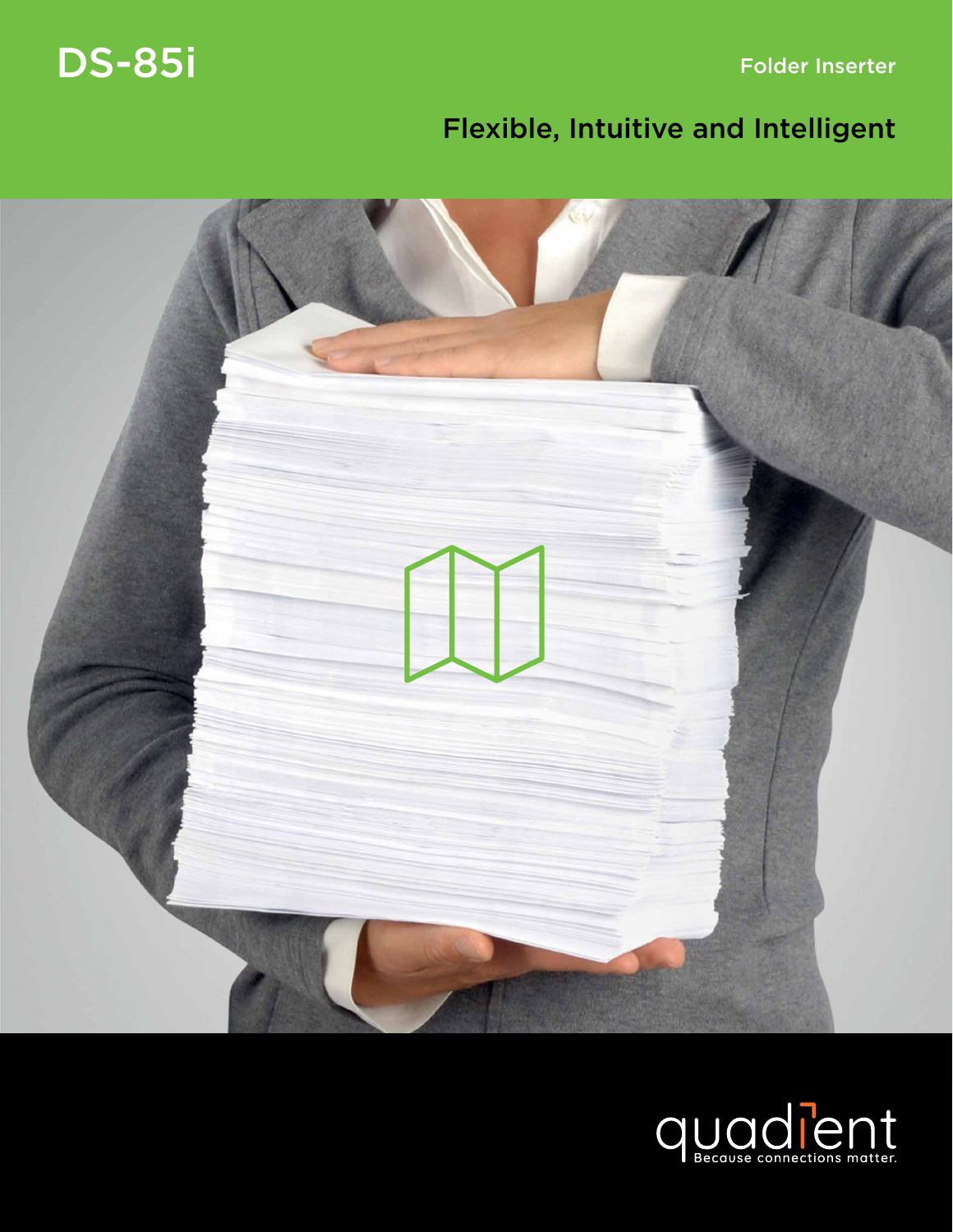# Your Mail Center Assistant

# A Flexible Folder Inserter to Automate Document Processing

With the need to identify more efficient and productive ways to conduct business, companies are always looking for ways to streamline the processing of their business critical communications. Ideally suited for businesses that need to automate a wide variety of document sizes and types, the DS-85i folder inserter handles them all with ease. DS-85i comes standard with barcode reading technology to automate variable-page jobs, incorporating another layer of security that ensures the right documents are always sent to the right person. Add Quadient's powerful Output Management or AIMS-500 software for even greater process optimization and integrity.

# Automated Document Preparation

Quadient's optional Output Management Software (OMS) can add significant value by enhancing the formatting, personalization, grouping, printing, barcoding, and addressing of your documents.



OMS and AIMS, along with the folder inserter operating system, work seamlessly together to meet all your business' critical communications requirements.

# Visibility and Integrity



Businesses today face a multitude of regulatory issues and customer demands to guarantee the integrity of business communications.

The optional AIMS-500 software extends DS-85i's built-in document security to deliver complete end-to-end process verification. Its verification capability confirms every piece of mail in your job has been processed accurately, providing complete closed loop, piece-level integrity.

# Document Control and Security

Quadient's exclusive CIS scanning device reads OMR 1 track, OCR, 1D barcodes and 2D Data Matrix codes. With this technology, the inserter control codes can be printed nearly anywhere on the document, providing you greater document layout flexibility and control.



# Business Impact



#### Revenue Growth

Maximize opportunities to better communicate with customers



### Risk Mitigation

Ensure that every recipient receives the right mail piece



#### Customer Engagement

Create your own professional looking mail pieces



# Expense Control

Maximize productivity thanks to speed and reliablility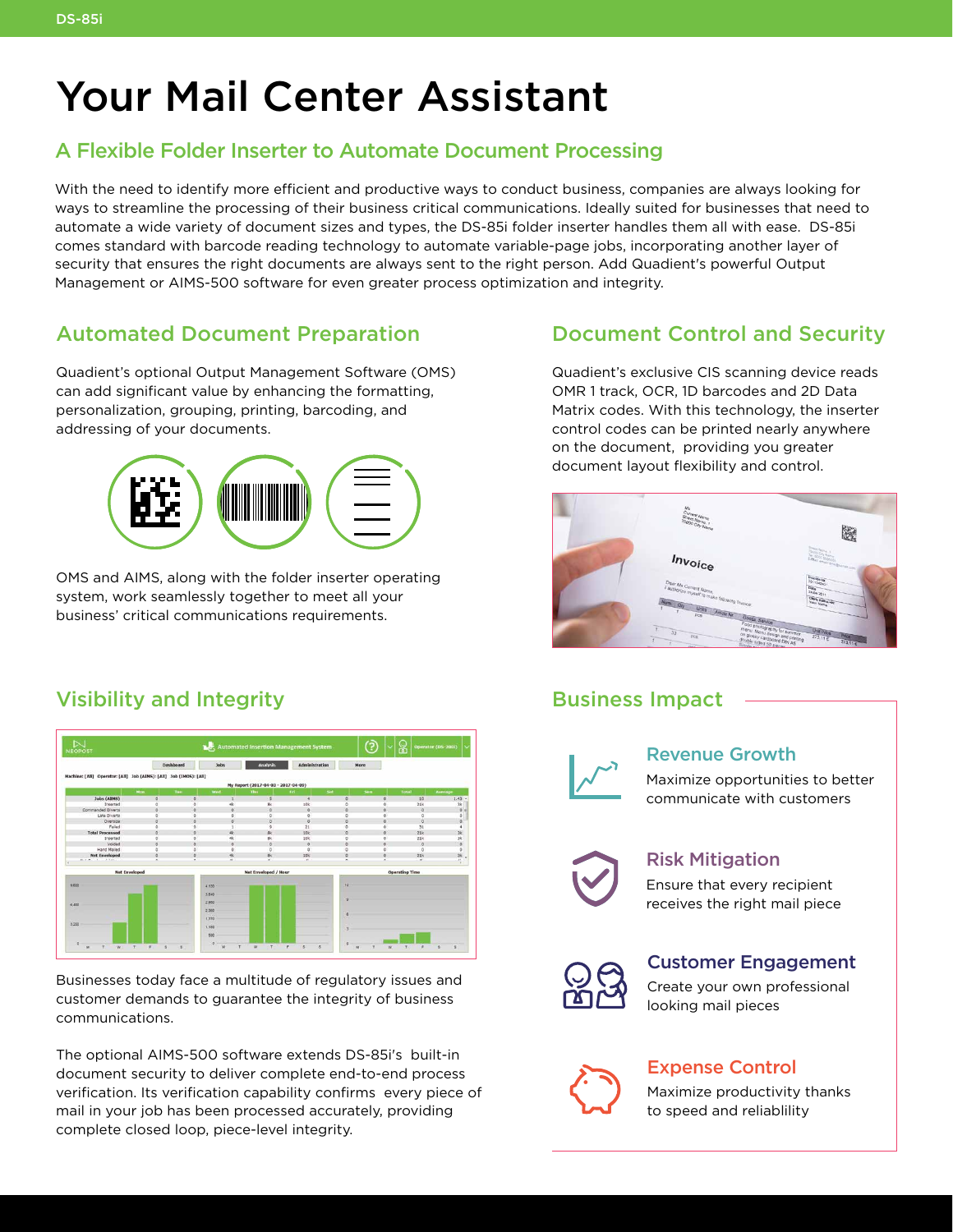3

5

# DS-85i

1

4

#### 1. High-Capacity Vertical Stacker

Preserves printing order and holds up to 500 finished envelopes so operators spend less time unloading.

#### 3. Feeder Linking

2. Touch Screen Display 7" color graphical interface makes DS-85i operation simple and intuitive.

2

Continuous operation is achieved by linking feeders. If one feeder runs empty, another one automatically takes over, allowing you to refill as needed until your job is complete.

4. Envelope Hopper 325-envelope capacity with on-the-fly reloading.

5. Automatic Collator Collate and fold up to 10 pages together.

# Simple and Intuitive

The color touch screen and automatic job setup make DS-85i exceptionally easy to use. Simply load envelopes and documents and the DS-85i will adjust all settings automatically and even save them to the memory for instant recall.



# Intelligent and Productive

To avoid stoppages and maximize efficiency, the intelliDeck can automatically divert document sets which are more than 10 pages or sets requiring special handling, all while the system is still running.